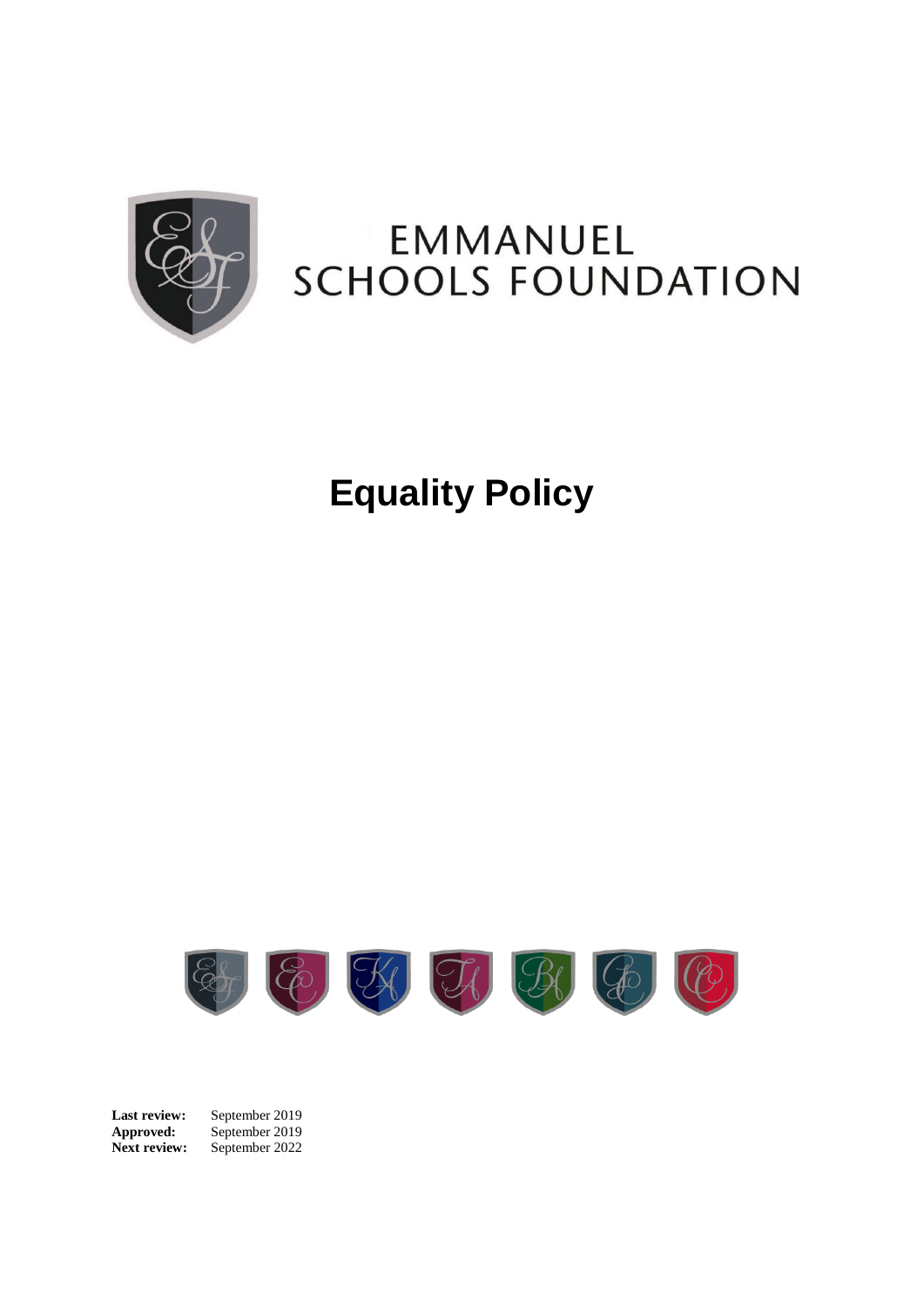# **Equality Policy**

At Emmanuel Schools Foundation (Foundation) measures are taken to create a culture to guarantee equal educational opportunities for students and staff.

We do not discriminate on the basis of age, disability, gender, marriage and civil partnership, pregnancy and maternity, race, religion or belief, sex and sexual orientation (protected characteristics) in admission or employment and in access to our educational and professional programmes and activities. We take positive action to provide equal opportunity to all students and staff and others using the Foundation's amenities.

#### **Legal framework**

- 1. We welcome our duties under the Equality Act 2010 to eliminate discrimination, advance equality of opportunity and foster good relations among all members of the Foundation's community including persons who share relevant protected characteristics and persons who do not.
- 2. We welcome our duty under the Education and Inspections Act 2006 to promote community cohesion.
- 3. We recognise these duties are essential for achieving the five outcomes of the Every Child Matters framework, and that they reflect international human rights standards as expressed in the UN Convention on the Rights of the Child, the UN Convention of the Rights of People with Disabilities, and the Human Rights Act 1998.

#### **Definitions of discrimination**

- Direct discrimination is when a person is treated less favourably than others in comparable circumstances, because of a protected l characteristic such as age, sex, disability, marriage or civil partnership, pregnancy and maternity, religion or belief, sexual orientation, race or gender reassignment.
- Indirect discrimination occurs when a provision, criterion or practice is applied equally to all, but has a different impact on members of one or more protected groups, of which the complainant is one, and is placed at a disadvantage as a result.

#### **Guiding Aims and Principles**

- We see all learners and potential learners, and their parents and carers, as of equal value, whether or not they have a protected characteristic.
- We will recognise and respect diversity.
- We will foster positive attitudes and relationships, and a shared sense of cohesion and belonging.
- We observe good equalities practice in staff recruitment, retention and development
- We aim to reduce and remove inequalities and barriers that may already exist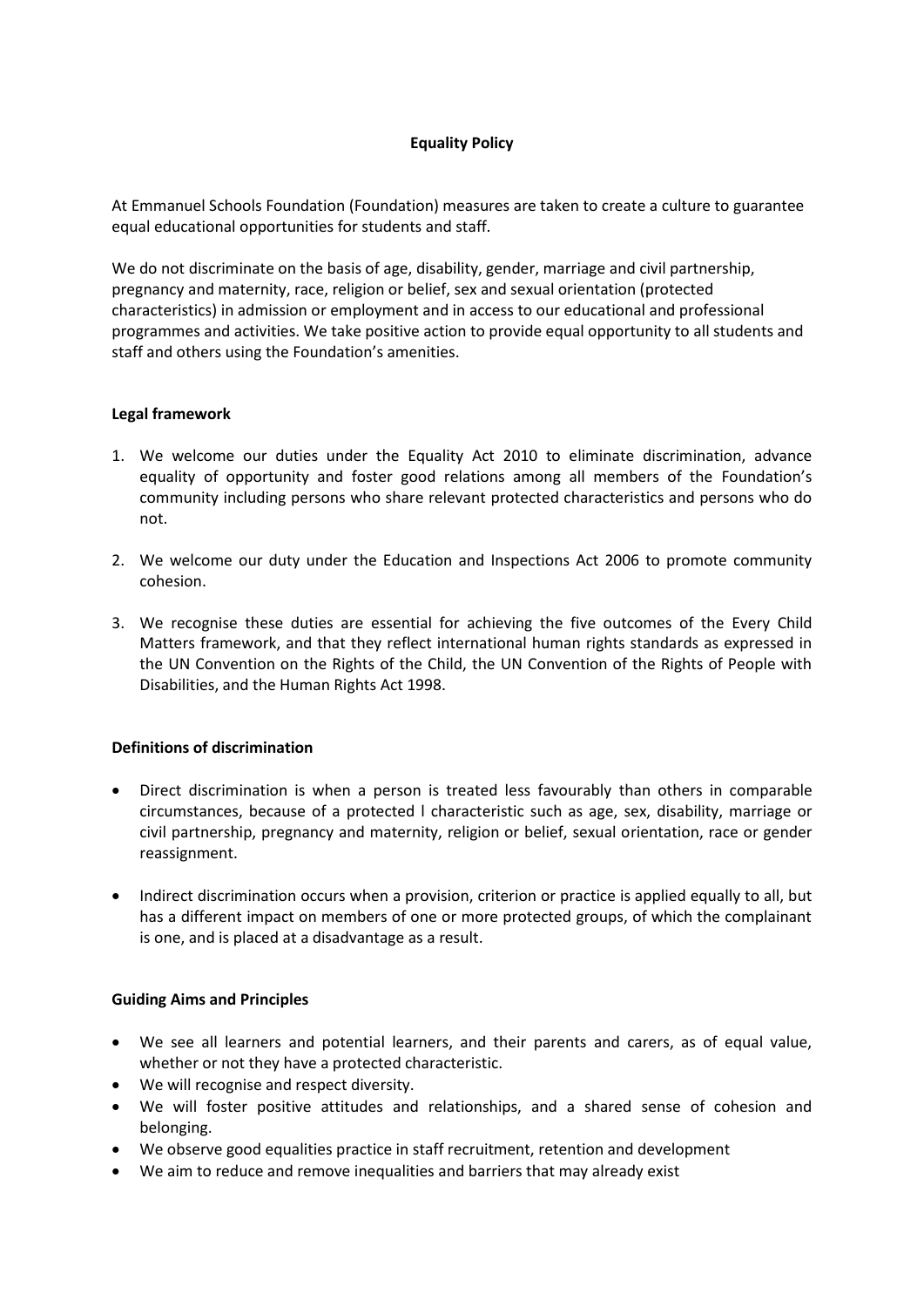- We aim to consult and involve the Foundation's community. Providing equality of opportunity does not necessarily mean treating all people the same. Our policies, procedures and activities must not discriminate, but nevertheless will take account of differences.
- We expect to provide all students with the opportunity to achieve their full potential and be motivated to succeed, secure in the knowledge of their own worth.
- We expect students and staff to treat each other with respect and dignity at all times.
- We recognise the need to prepare our students for life in a diverse society where they exercise respect and understanding towards everyone.

# **Implementation**

In order to translate the above policy into action, each school will consider the particular circumstances, areas for opportunity and the community it serves and will set at least one Equality Objective taking into account this policy and the following principles.

# *General*

- Take steps to comply with all relevant legislation.
- Communicate our commitment to equality and diversity to all members of the Foundation community, for example through our website.
- Inform all staff, students and governors of their responsibilities in promoting and maintaining equality.
- Set up mechanisms for monitoring, evaluation and review.

# *Curriculum*

- Teaching and Learning will take an anti-discriminatory approach to the curriculum
- Departments will present opportunities for promoting cultural and other aspects of diversity within subjects
- Take steps to remove barriers to achievement that may exist for students that have protected characteristics.

#### *Environment*

- All reasonable measures will be taken to ensure students having protected characteristics do not experience unlawful discrimination
- Staff will be informed at the beginning, and throughout the Foundation year of the particular needs of students of whom we are aware have such needs
- We will maintain a strategic approach to ensuring that the Foundation is a welcoming and accessible environment for all.

#### *Extra-Curricular Activities*

• The Foundation will endeavour to provide a range of activities that appeal to the interests of all students.

#### *Employment*

- The Foundation will comply with the law regarding equal opportunities and employment
- New staff will be made aware of the policy